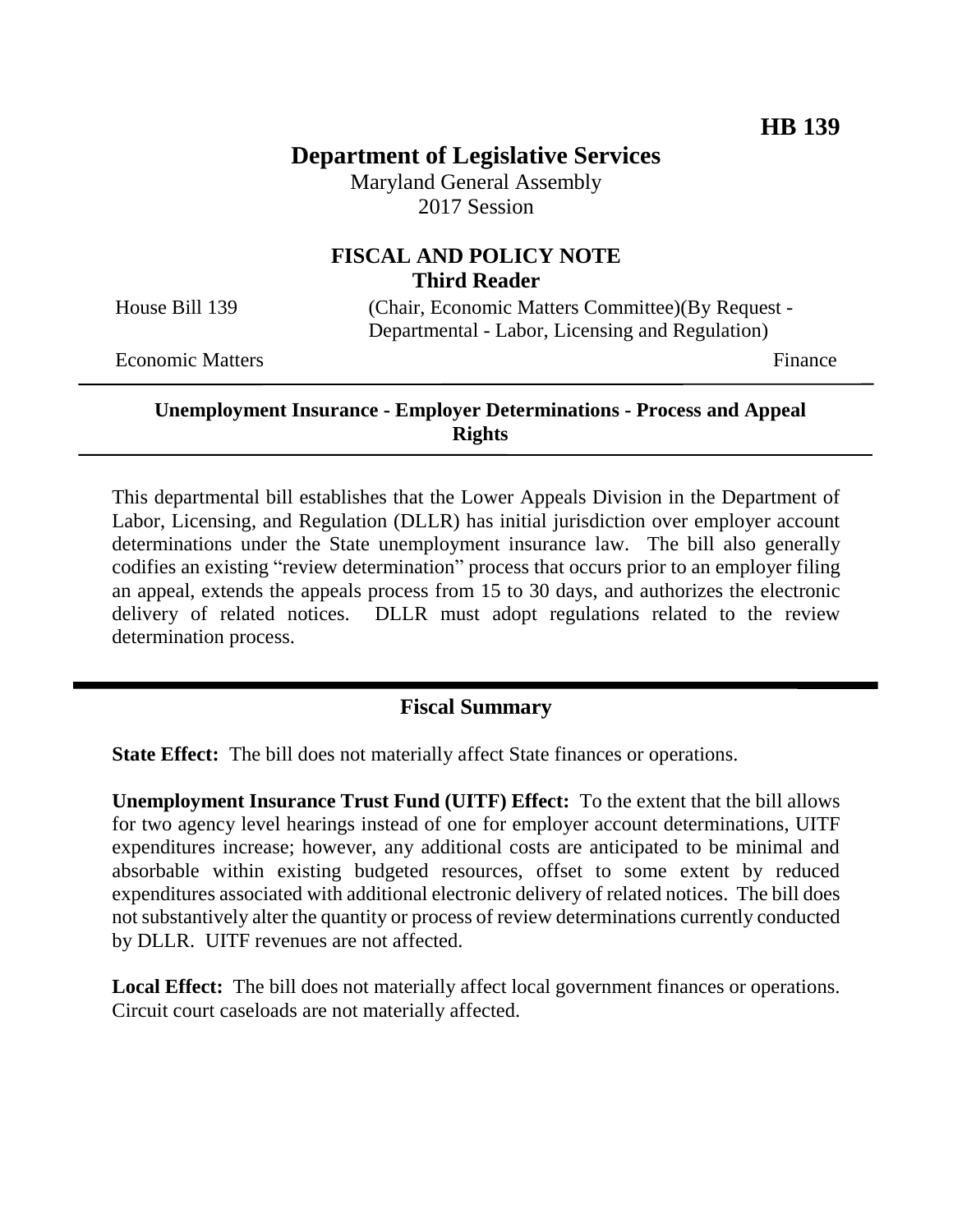**Small Business Effect:** DLLR has determined that this bill has minimal or no impact on small business (attached). The Department of Legislative Services concurs with this assessment.

## **Analysis**

### **Bill Summary/Current Law:**

*Current Law:* Initial employer account determinations are made by the Secretary of Labor, Licensing, and Regulation. An appeal of an initial employer account determination, which may involve contribution assessments, tax rates, successor liability, and/or covered employment, is made to the Board of Appeals within the Division of Unemployment Insurance. If an employer wishes for a second level of review, the employer must appeal to a circuit court. Appeals of each decision generally must be made within 15 days or the decision is final.

Prior to filing an appeal to the Board of Appeals, an employer may request an internal agency review of the Secretary's initial decision (a "review determination").

*The Bill:* Initial employer account determinations are made by the Secretary. An appeal of an employer account determination is made to the Lower Appeals Division within the Division of Unemployment Insurance. An employer may appeal a decision made by the Lower Appeals Division to the Board of Appeals. Appeals of each decision in this appeals process must be made within 30 days or the decision is final.

Prior to filing an appeal to the Lower Appeals Division, an employer *must* request an internal agency review of the Secretary's initial decision (a "review determination"), subject to specified requirements. However, an employer may initiate an appeal if DLLR has not issued a review determination decision within 60 days of receiving the request.

Final decisions by the Board of Appeals may still be appealed to a circuit court.

**Background:** DLLR advises that, prior to 2008, employers and claimants had the same rights of appeal. If an employer protested the Secretary's decision on an employer account determination, there was an initial appeal to Lower Appeals, followed by a second level of appeal to the Board of Appeals. Chapter 660 of 2008 separated Lower Appeals and the Board of Appeals into two distinct review authorities. As a result, Lower Appeals' jurisdiction to hear and decide employer account determinations was likely inadvertently eliminated. The bill establishes that Lower Appeals has initial jurisdiction over employer account determinations, similar to how claimant appeals cases are currently handled.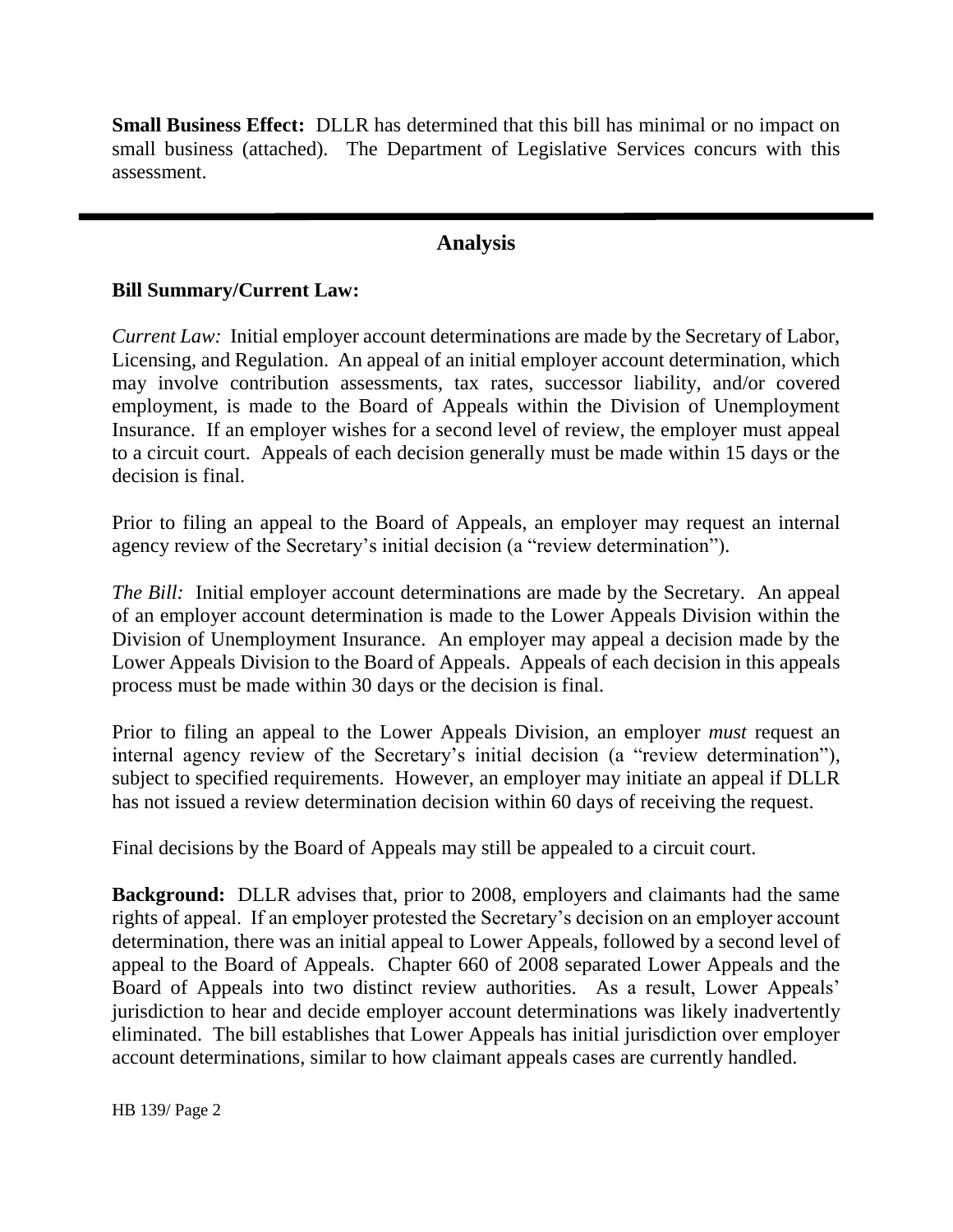DLLR advises that the "review determination" process established in the bill is an existing agency practice that is currently referenced in regulation and used extensively by the department. DLLR has averaged 4,000 review determinations annually over the past two years; only a small number of employers each year request an appeal without first requesting a review determination. The related provisions clarify the process for employers and their advisors and provide a clear decision date from which the appellate authority measures the filing period allowed for an appeal.

## **Additional Information**

**Prior Introductions:** None.

**Cross File:** None.

**Information Source(s):** Department of Labor, Licensing, and Regulation; Department of Legislative Services

| <b>Fiscal Note History:</b> | First Reader - January 24, 2017 |
|-----------------------------|---------------------------------|
| $mm/$ ljm                   | Third Reader - March 15, 2017   |

Analysis by: Stephen M. Ross Direct Inquiries to:

(410) 946-5510 (301) 970-5510